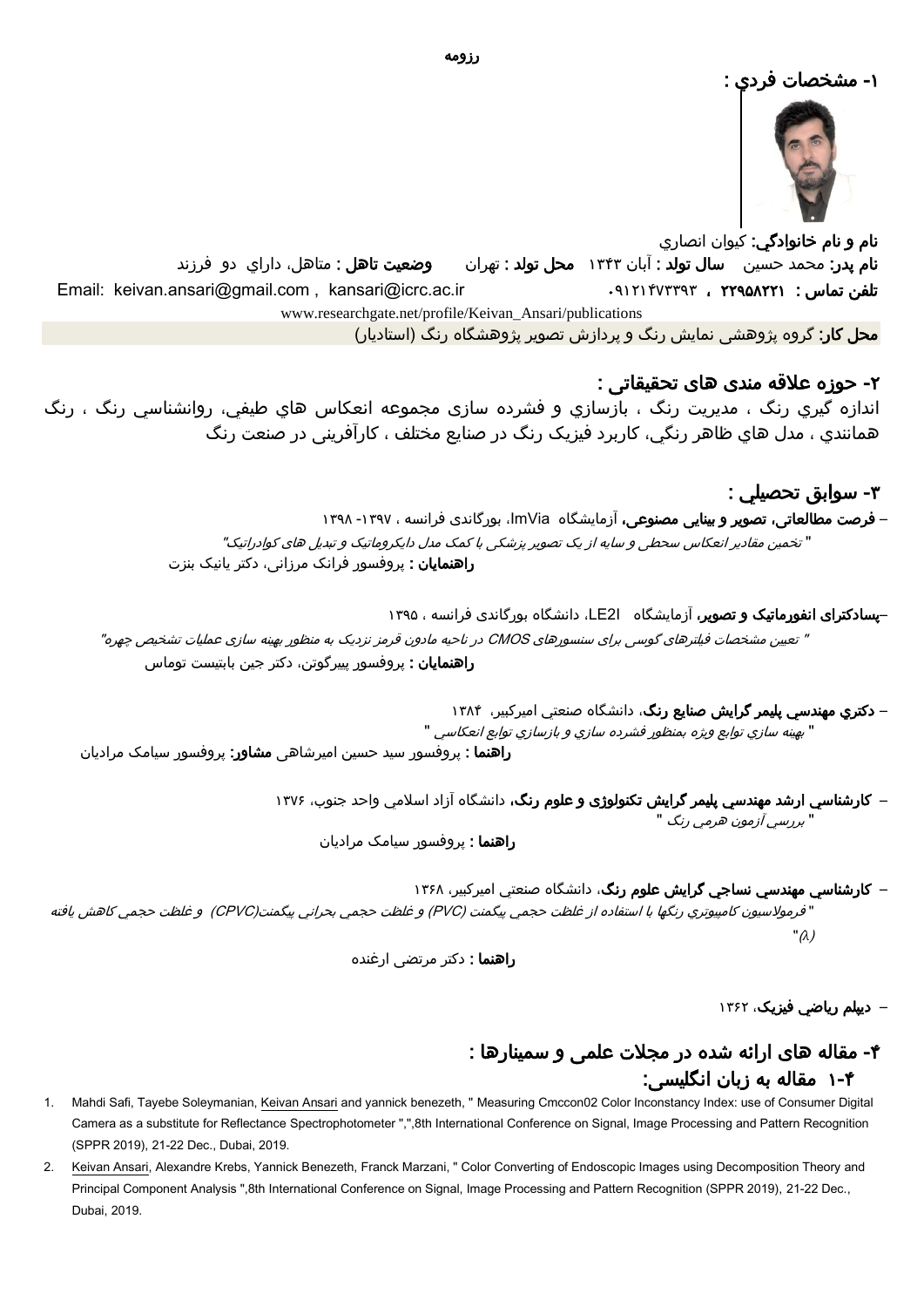- 3. Mohammad Erfan Bahrami, Masoud Honarvar, , Keivan Ansari, Bahareh Jamshidi," Measurement of quality parameters of sugar beet juices using near-infrared spectroscopy and chemometrics", Journal of Food Engineering, October 2019.
- 4. Majid Ansari-Asl, Keivan Ansari, "A Pilot Study on Iranian Skin Color", The 9th Colour and Visual Computing Symposium (CVCS 2018), September 19-20, Gjøvik, Norway, 2018.
- 5. M. Gorji Bandpay, F. Ameri, K. Ansari, S. Moradian, "Mathematical and empirical evaluation of accuracy of the Kubelka–Munk model for color match prediction of opaque and translucent surface coatings", [Journal of Coatings Technology and Research,](https://link.springer.com/journal/11998) pp.1-15, March 2018.
- 6. A.Gholamianpour,B.Iranmanesh, K.Ansari, S.Gorji Kandi,M.Ansari Asl,"Classification of PANTONE SkinTone Guide Chart by Fuzzy C-Means methods", the 7<sup>th</sup> International Color & Coating Congres (ICCC2017), Tehran, IRAN, 19-21 December 2017.
- 7. B.Iranmanesh, A.Gholamianpour, S.Gorji Kandi, K.Ansari, M.Ansari Asl,"Brief overview of PANTONE SinkTone Guide Chart in CIEL\*a\*b\* color space", the 7<sup>th</sup> International Color & Coating Congres (ICCC2017), Tehran, IRAN, 19-21 December 2017.
- 8. Keivan Ansari, Jean\_Babtiste Thomas, Pierre Gouton, "Spectral Band Selection Using a Genetic Algorithm Based Wiener Filter Estimation Method for Reconstruction of Munsell Spectral Data", IS&T International Symposium on Electronic Imaging 2017, Color Imaging XXII: Displaying, Processing, Hardcopy, and Applications, January, 2017.
- 9. Mohammad Erfan Bahrami, Masoud Honarvar, Keivan Ansari, "Feasibility of Using Digital Image Processing and Colorimetric Measurements to Estimate the Physicochemical Properties of Raw Cane Sugars", Sugar Tech, Agust,2016.
- 10. Mohammad Erfan Bahrami, Keivan Ansari," Correlation between colorimetric parameters and physicochemical properties of Iranian raw cane sugars", The 6th International Color & Coating Congress, 10-12 November 2015.
- 11. Keivan Ansari, Siamak Moradian," Recovery of Metameric Blacks from CIE Tristimulus Values Using a Combined System of Artificial Neural Network/Spectral Decomposition Theory, INTERIM MEETING 3RD MEXICAN COLOR MEETING, SEP, 2014.
- 12. Mahshid Montazeri, Ali Shams-Nateri. Keivan Ansari, "Recovering spectral data of metallic paints in different viewing angles by digital camera", Sensor Review, Vol. 34 Issu: 1, pp.89 – 97,2013.
- 13. Keivan Ansari, Fatah Hatami, Siamak Moradian, "Applying spectral decomposition theory to hyperspectral data in order to minimize the color difference between the actual and the reconstructed data", 5th International Color and Coatings Congress (ICCC 2013) Isfahan–Iran, December 18-19, 2013.
- 14. N.Khalili, F.Ameri, S.Moradian, F.Mirjalili, K. Ansari," Effects of illumination conditions on visual assessment of geometric attributes of autoimotive finishes", 5th International Color and Coatings Congress (ICCC 2013) Isfahan–Iran, December 18-19, 2013.
- 15. Habibb Alizadeh, Keivan Ansari, Manochehr Khorasani, seyede Maryam Madani, "Comparison of sound absorption property of two mastics containing a crushed polyurethane foam or a commercial expancel microsphere", 5th International Color and Coatings Congress (ICCC 2013) Isfahan–Iran, December 18-19, 2013.
- 16. Maryam Zanganeh, Mahdi Safi, Keivan Ansari, "Instrumental and Visual Evaluation of Color Change in Iranian Honey Samples under Different Illuminants", International Food Research Journal, 08/2013; 21(1):407-411.
- 17. S. Gorji Kandi and K. Ansari, "Color Scene Transform Between Images Using Rosenfeld-Kak Histogram Matching Method", Progress in Color, Colorants and Coatings, Pages 17-24, Vol. 6, No. 1, Winter 2013.
- 18. Keivan ANSARI, Mahdi SAFI," Investigation of the Color Appearance of Color Chips under Bi-Combinations of Various Light Sources Commonly Used in Indoor Environments ", AIC 2012 Taipei,Taiwan, Sep 23-25, 2012.
- 19. Mahzyar GORJI, Keivan ANSARI, Siamak MORADIAN," Errors Involved in Profiles in Color Management Systems", AIC 2012 Taipei,Taiwan, Sep 23-25, 2012.
- 20. Keivan ansari, Alireza Mahmodi Nahavandi, Farhad Ameri, "An Image Processing Technique for Numeral Evaluation of Residual Area of a Coatings Film after a Pull-off Test", 3rd International Color and Coating Congress(ICCC), Nov.16-18, Tehran, Iran, 2009.
- 21. S. Gorji Kandi, K. Ansari," Transforming Color Space between Images Using Rosenfeld-Kak Histogram Matching Technique", 4th International Color and Coatings Congress (ICCC 2011), Tehran–Iran, 2011.
- 22. Naghmeh Naseh, Samaneh Heydarian, Keivan Ansari, Alireza Mahmoudi, and Siamak Moradian, "Evaluating the metallic flake orientation by a novel technique using digital photography and image processing", 4th International Color and Coatings Congress (ICCC 2011), Tehran–Iran, 2011.
- 23. Mahzyar Gorji, Keivan Ansari, Siamak Moradian, "Drying time of inks on various papers", 4th International Color and Coatings Congress (ICCC 2011), Tehran–Iran, 2011.
- 24. Keivan ANSARI, Nader CHAVOSHI, Siamak MORADIAN and Saideh Gorji KANDI," The use of matrix q of the decomposition theory and principal component analysis for color image mapping of a scene", AIC 2011, Switzerland, 2011.
- 25. Mahzyar GORJI, Keivan ANSARI, Siamak MORADIAN," The use of Fundamental Color Stimulus and Artificial Neural Network to enhance the performance of Color Profile Management Systems", AIC 2011, Switzerland, 2011.
- 26. Keivan ansari,Alireza Mahmodi Nahavandi, Farhad Ameri,"An Image Processing Technique for Neumerical Evaluation of Residual Area of a Coatings Film after a Pull-off Test", 3rd International Color and Coating Congress, ICCC 2009 .
- 27. F.M. Abed and K.ansari,"Effect of Light Source in Visual Colorimetric Assessments and Instrumental Measurements", International Light Source Workshop(LSW08), Taiwan, 2008 .
- 28. K. Ansari, S. H. Amirshahi and S. Moradian, "Recovery of Reflectance Spectra from CIE Tristimulus Values using a Progressive Database Selection Technique ", Society of Dyers and Colourists, Coloration Technology, 122,(2006), 128–134 .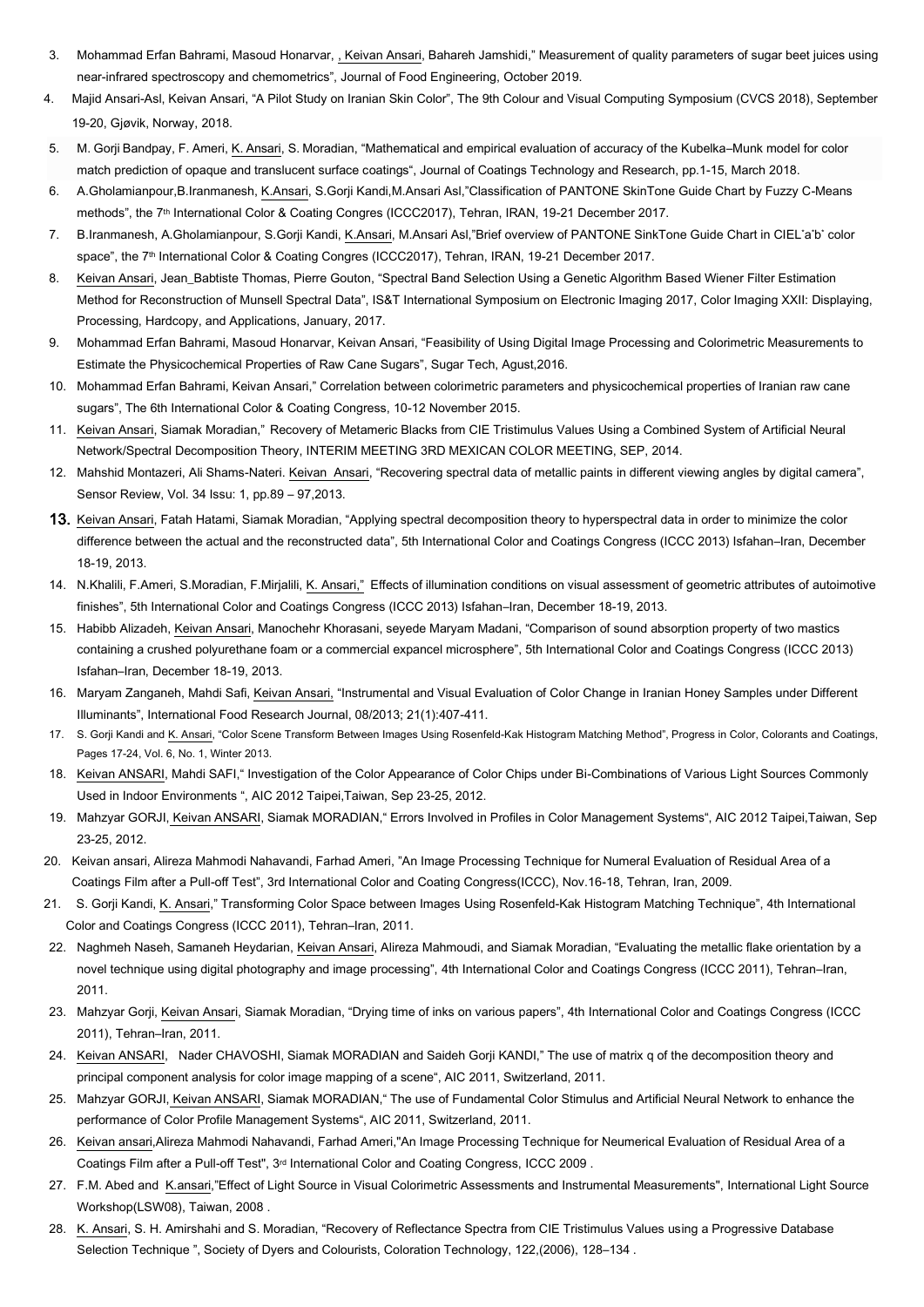- 29. Ansari Keivan, Amirshahi Sayed Hossein and Moradian Siamak, "Recovery of Reflectance Spectra of Coloured Textiles from CIE Tristimulus Values using a Progressive Database Selection Technique", Iranian Journal of Chemistry & Chemical Engineering, Vol. 25 , No. 2, 2006.
- 30. K. Ansari, S. Moradian and S.H. Amirshahi, " Compression of Reflectance Curves of Colored Specimens of Different Origins by the Use of Fundamental Color Stimuli ", 1th International & 2th National conference on Color Science and Technology , 2006.
- 31. K. Ansari, S.H. Amirshahi and S. Moradian "Using the Principal Components of Reflectance Data to Recover the Spectra of Acrylic Paints by Using Selective Database Technique",1th International & 2th National conference on Color Science and Technology , 2006 .
- 32. Keivan Ansari, Siamak Moradian, Sayed Hossian Amirshahi ,Gholamreza Salami ,"Compression of Reflectance Curves of Colored Acrylic Samples by the use of Fundamental Color Stimuli", ispst , International Seminar on Polymer Science and Technology, 2005 .
- 33. K. Ansari, S. Moradian, and S.H. Amirshahi, "Recovery of Spectral Reflectance of Acrylic Paints by Use of Adaptive Data Selection Technique", ispst , International Seminar on Polymer Science and Technology, 2005 .
- 34. K. Ansari, S. Moradian, and S.H. Amirshahi," Ideal Compression of Reflectance Curves by the use of Fundamental Color Stimuli",10th Congress of the International Colour Association, AIC Colour 05 , Granada, Spain,2005 .
- 35. K. Ansari, S. Moradian, and S.H. Amirshahi," Recovery of Spectral Reflectance of Munsell Colour Chips by use of Adaptive Data Selection Technique",7th International Symposium on Multispectral Colour Science, Granada, Spain,2005.

## 2-3 مقاله به زبان فارسی:

- ۳۶. محمدعرفان بهرامی، مسعود هنرور ،<u>کیوان انصاری</u>، بهاره جمشیدی،" بررسی اثر روش های مختلف پیش پردازش داده های طیفی محلول های قندی در ناحیه فروسرخ نزديک بر مدل تخمین غلظت ساکاروز"، نشريه علمي پژوهشي علوم و فناوري رنگ، دوره ۱۳،شماره ۲، صفحه ۹۹ تا ۱۰۶، شهریورماه ۱۳۹۸.
- .<br>۳۷ محمدعرفان بهرامی، مسعود هنرور، <u>کیوان انصاری</u> ، بهاره جمشیدی، " پیشگویی ماده خشک محلول شربت قندی از طریق داده های طیفی ناحیه مادون قرمز نزدیک"، همایش ملی مواد رنگزا، محیط زیست و توسعه پایدار ۱۳۰ و ۱۴ آذر ماه ۱۳۹۷.
- ۳۸ مهزیار گرجی ، <u>کیوان انصاری</u>، فرهاد عامری و سیامک مرادیان، "مقایسه تئوریک مدل کیوبلکا-مانک با مدل چاندراسخار در رنگ همانندی سیستم های پشت پوش"، یازدهمین کنفرانس ملی نساجی،رشت، ۱۹-۲۰ اردیبهشت، ۱۳۹۷.
- ٣٩. محمدعرفان بهرامی، <u>کیوان انصاری</u> ، مسعود هنرور ، " تعیین مختصات رنگ نمونه هاي شكرخام نيشكري وارداتي بوسيله اسپكتروفتوراديومتر و بررسي همبستگي آن ها با برخي خصوصيات كيفي"، فصلنامه علوم و صنایع غذایی، شماره ۵۵، دوره ۱۳، صفحه ۶۹ – ۷۹، شهریور، ۱۳۹۵.
- .۴. احمد بهادربیگی ، مسعود هنرور ، <u>کیوان انصاری</u> ، محمدعرفان بهرامی، " تعیین میانگین مساحت چغندر قند با استفاده از روش پردازش تصویر دیجیتال و بررسی همبستگی آن با فاکتورهای کیفیت تکنولوژی، نشریه پژوهش و نوآوری در علوم و صنایع غذایی، صفحه ۱۵-۲۶،شماره ۱، جلد ۵، ۱۳۹۵.
- ۴۱. مهزیار گرجی بندپی، <u>کیوان انصاری</u>، فرهاد عامری، سیامک مرادیان،"مروری بر مدل های رنگ همانندی"، نشریه علمی پژوهشي علوم و فناوري رنگ"، صفحه ۲۹۹-۲۶۰، ۸، آذر ۱۳۹۳.
- ۴۲. حبیب علیزاده، <u>کیوان انصاری</u>، منوچهر خراسانی، حسین مهرآوران، "بررسی ویژه گی های آکوستیکی ماستیک های جاذب صوت حاوی برخی مواد طبیعی سلولزی"، دومین همایش ملی مدیریت آلودگی هوا و صدا، دانشگاه صنعتی شریف، دی ۱۳۹۲.
- ۴۴. حبیب علیزاده، <u>کیوان انصاری،</u> منوچهر خراسانی، سیده مریم مدنی،"استفاده از میکروبالن در ساخت نوعی پوشش با اثر زیست محیطی میراکننده لرزش و کاهنده آلودگی صوتی در خودروهای جاده ای" ، سومین کنفرانس ملی رنگ های ترافیکی،خط کشی و ایمنی راه ها" ، پژوهشگاه پلیمر و پتروشیمی ایران، ۳۰-۳۱ اردیبهشت ۱۳۹۲.
	- ۴۴. مهزیار گرجی بندپی، <u>کیوان انصاری</u>، سیامک مرادیان،" تاثیر کاغذهای مختلف بر دقت پیش گویی یک می از کاریق مکعب نزدیکترین همسایگی در پروفایل های مبتنی بر جدول استفاده شده در یک چاپگر جوهرافشان "، نشريه علمي پژوهشي علوم و فناوري رنگ"، صفحه ،211-281 ،1 شهریور .1122
	- ۴۵. مهزیار گرجی بندپی، <u>کیوان انصاری</u>، سیامک مرادیان، "استفاده از شبکه عصبی و تئوری تجزیه طیفی برای بهبود ساخت پروفایل در مدیریت رنگ در چاپ" ، فصل نامه علمی ترویجی چاپ و نشر ، صفحه ۷۵-۸۸، شماره ۲ ، بهار ۱۳۹۱.
	- ۴۶. مهزیار گرجی بندپی، <u>کیوان انصاری</u>، سیامک مرادیان، " بررسی روش های تعیین مرزهای محدوده رنگی یک چاپگر"، فصل نامه علمی ترویجی چاپ و نشر ، صفحه ۱۰۳-،111 شماره ،1 زمستان .1123
		- .<br>۴۷. ک<u>یوان انصاری</u>، " دسته بندی برخی از خطاهای باصره رنگی"، مجله علمی ترویجی مطالعات در دنیای رنگ "، صفحه ۱۵-۲۲، جلد اول، شماره سوم، زمستان ۱۳۹۰.
	- ۴۸. ک<u>یوان انصاری</u>، علیرضا محمودی نهاوندی، "تهیه سامانه ارزیابی آزمون مقاومت در برابر سنگریزه برای آزمایشگاه کنترل کیفیت رنگ در صنایع خودرویی"، نخستین همایش سراسری صنعت خودرو، آموزشکده فنی و حرفه ای سما واحد اهواز، خرداد، ۱۳۹۱.
	- ۴۹. مریم زنگانه، مهدی صفی، <u>کیوان انصاری</u>، "استفاده از روش های اندازه گیری رنگ دستگاهی در ارزیابی کیفیت رنگ عسل"، اولین کنگره ملی علوم و فناوری های نوین کشاورزی،زنجان، ایران ،شهریور.1123،
	- ۵۰. مهشید منتظری، علی شمس ناتری، <u>کیوان انصاری</u>،"بهینه سازی رگرسیون چند جمله ای در توصیف کالریمتریک داده های دوربین دیجیتال در تصویر برداری چند زاویه ای"، چهارمین کنفرانس بین المللی انجمن ایرانی تحقیق در عملیات ، گیالن ، ایران، 1123
	- ۵۱. <u>كيوان انصاري</u>، سيامك مراديان، "تعيين عوامل همبسته آزمون هرمي رنگ و پرسشنامه شخصيت كتل" ، نشريه علمي پژوهشي علوم و فناوري رنگ"، سال سوم، جلد ۳، شماره ۱، بهار۱۳۸۸.
		- ۵۲. ک<u>یوان انصاری</u>، "چگونه رنگ را ادراک می کنیم"، مجله چاپ و نشر، سال پنجم، شماره ۵۱، ایران، ۳۰-۳۱، ۱۳۸۸.
			- ۵۳. ک<u>یوان انصاری</u>، "تجربه رنگ"، مجله صنعت رنگ، سال سوم، شماره ۸، تیر ۱۳۸۴، صفحه ۲۹-۳۳.
				- ۵۴. کی<u>وان انصاری</u>، "براقیت"، مجله صنعت رنگ ، سال دوم، شماره ۵، آبان ۸۳*،*صفحه ۱۲-۱۲.
- ۵۵. <u>کیوان انصاری</u>، نویسنده بخش رنگ به زبان ساده " پرسش و پاسخ های فیزیک رنگ "، مجله علمی ترویجی مطالعات در دنیای رنگ ، سال اول شماره دوم پاییز ۱۳۹۰، سال اول شماره سوم زمستان .1123
	- ۰۵۶ <sub>.</sub> <u>کیوان انصاری</u>، نویسنده بخش "پاسخ به پرسش های رنگ سنجی"، مجله صنعت رنگ ، سال دوم و سوم، ۱۳۸۳- ۱۳۸۴.

# -8 سوابق تدريس

# 1-8 تدريس واحدهای دانشگاهی:

| مدت                         | <u>محل</u>                                | <u>مقطع</u>                                  |                                              |
|-----------------------------|-------------------------------------------|----------------------------------------------|----------------------------------------------|
| یک ترم ( نیمسال اول ۹۶)     | دانشگاه آزاد اسلامی- واحد علوم<br>تحقيقات | کارشناسي ارشد رشته مهندسی پلیمر – مهندسی رنگ | <mark>نام درس</mark><br>–   رنگ سنجی پیشرفته |
| یک ترم ( نیمسال اول ۹۶)     | موسسه پژوهشی علوم و فناوری                | کارشناسي ارشد رشته مهندسی پلیمر – مهندسی رنگ | كالريمترى پيشرفته                            |
| یک ترم ( نیمسال اول ۹۲)     | موسسه پژوهشی علوم و فناوری                | کارشناسي ارشد رشته مهندسی پلیمر – مهندسی رنگ | – كالريمترى پيشرفته                          |
| یک ترم ( نیمسال اول ۹۱)     | موسسه پژوهشی علوم و فناوری                | کارشناسي ارشد رشته مهندسی پلیمر – مهندسی رنگ | – كالريمترى پيشرفته                          |
| دو ترم ( نیمسال اول ۸۸، ۸۹) | پژوهشکده علوم و فناوری رنگ                | کارشناسي ارشد رشته مهندسی پلیمر – مهندسی رنگ | – كالريمترى پيشرفته                          |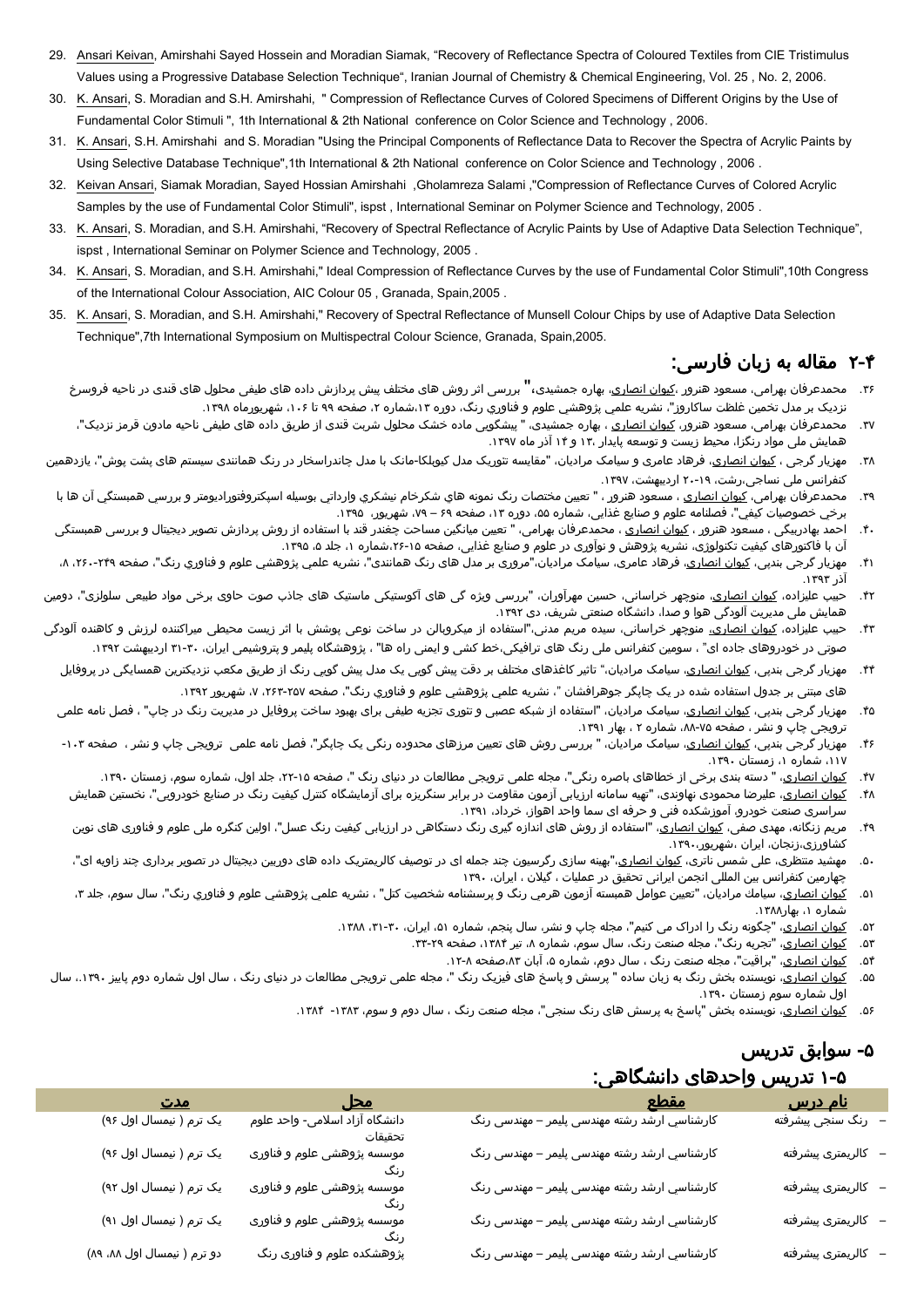– کالریمتری پیشرفته كارشناسي ارشد رشته مهندسی پلیمر – مهندسی رنگ دانشگاه آزاد واحد جنوب یک ترم )نیمسال اول 55( – كارآفريني در صنعت رنگ كارشناسي ارشد رشته مهندسی پلیمر – مهندسی رنگ پژوهشگاه علوم و فناوری رنگ یک ترم )نیمسال اول 52( – اصول فيزيک رنگ كارشناسي رشته شيمي نساجي دانشگاه آزاد واحد شهر ري ده ترم، سه گروه )58-51(

# 2-8 تدريس در کارگاه آموزشی و سمینار مربوط به رنگ و پوشش:

|                                                          | <u>نوع</u>                      | عنوان                                                      | محل پرگزاری                                | <u>زمان</u> |
|----------------------------------------------------------|---------------------------------|------------------------------------------------------------|--------------------------------------------|-------------|
| مدیریت رنگ در چاپ                                        | سمینار (۱ ساعت)                 | مدرس                                                       | نمایشگاه بین المللی چاپ و بسته<br>بندی(۲۱) | دی ۹۳       |
| رنگ و نور                                                | کارگاه آموزشی (۱                | مدرس                                                       | موسسه پژوهشی علوم و فنآوری<br>رنگ          | آذر ۹۳      |
| کاربردهای پردازش تصویر از ذرات تا سنجنده                 | روزه)<br>سمینار (ا ساعت)        | سخنران                                                     | موسسه پژوهشی علوم و فنآوری                 | دی ۹۲       |
| از دور<br>فیزیک رنگ و کاربردهای آن در چشم                | سمینار (۲ روزه)                 | سخنران                                                     | ر نگ<br>چهارمین سمینار فیزیک در چشم-       | اسفند ۹۱    |
| پزشکی<br>-  فیزیک رنگ برای صنعت چاپ                      | کارگاہ                          | مدرس                                                       | يزشكى<br>دومین نمایشگاه چاپ دیجیتال و نشر  | تیر ۹۱      |
| مدیریت رنگ برای چاپ ظروف چینی                            | آموزشی(۲ساعت)<br>سمینار(۸ ساعت) | مدرس عنوان" کاربرد فیزیک رنگ در چاپ روی                    | روميزى<br>شرکت چینی مقصود                  | خرداد ۹۱    |
|                                                          |                                 | چىنى                                                       | نوزدهمین نمایشگاه چاپ و بسته               |             |
| مبانی مدیریت عملی رنگ در چاپ (۱،۲)                       | سمینار(۴ ساعت)                  | مدرس                                                       | بندى<br>هیجدمین نمایشگاه چاپ و بسته        | دی ۹۱       |
| سانی مدیریت عملی رنگ در چاپ                              | سمینار(۲ ساعت)                  | مدرس                                                       | بندى                                       | دی ۹۰       |
| دومین کارگاه آموزشی کاربردهای رنگ<br>سنجی در صنعت        | کارگاه آموزشی (۱<br>روزه)       | مدرس                                                       | پژوهشگاه علوم و فن آوری رنگ                | شهريور ۹۰   |
| اولین کارگاه آموزشی کاربردهای رنگ سنجی<br>در صنعت        | کارگاه آموزشی (۱<br>روزه)       | مدرس                                                       | پژوهشگاه علوم و فن آوری رنگ                | بهمن ۸۹     |
| دومین کارگاه آموزشی مدیریت عملی رنگ در<br>چاپ            | کارگاه آموزشی (۱ روزه)          | دبیر کارگاه و مدرس عنوان"اصول فیزیک رنگ در چاپ"            | پژوهشگاه علوم و فن آوری رنگ                | بهمن ۹۰     |
| اولین کارگاه آموزشی مدیریت عملی رنگ در<br>چاپ            | کارگاه آموزشی (۱ روزه)          | دبیر کارگاه و مدرس                                         | پژوهشگاه علوم و فن آوری رنگ                | بهمن۸۹      |
| اولین کارگاه آموزشی اصول بازرسی بر رنگ در<br>منظر شهری   | کارگاه آموزشی (۲<br>روزه)       | دبیر کارگاه و مدرس عنوان "هارمونی رنگ در محیط<br>شهری"     | مرکز رشد پژوهشگاه رنگ                      | ۱۳۸۹        |
| آشنایی با مبانی رنگ                                      | كلاس آموزشى                     | مدرس                                                       | اولین کنفرانس ملی مدیریت کیفیت در<br>چاپ   | آبان ۸۸     |
| چهاردهمین کارگاه بازرسی و اعمال رنگ های<br>صنعتى         | کارگاه آموزشی (۲<br>روزه)       | دبیر کارگاه و مدرس عنوان"رنگ سنجی و علائم ایمنی<br>رنگها " | موسسه پژوهشی علوم و فن آوری<br>رنگ         | مهر ۹۲      |
| سیزدهمین کارگاه بازرسی و اعمال رنگ های<br>صنعتى          | کارگاه آموزشی (۲<br>روزه)       | دبیر کارگاه و مدرس عنوان"رنگ سنجی و علائم ایمنی<br>رنگها " | موسسه پژوهشی علوم و فن آوری<br>ر نگ        | آذر ۹۱      |
| دوازدهمین کارگاه بازرسی و اعمال رنگ های<br>صنعتى         | کارگاه آموزشی (۲<br>روزه)       | $\mathbf{m}\mathbf{u}$                                     | موسسه پژوهشی علوم و فن آوری                | تیر ۹۱      |
| یازدهمین کارگاه بازرسی و اعمال رنگ های<br>صنعتى          | کارگاه آموزشی (۲<br>روزه)       | ,,,,,,                                                     | پژوهشگاه علوم و فن آوری رنگ                | اسفند ۹۰    |
| دهمین کارگاه بازرسی و اعمال رنگ های<br>صنعتى             | کارگاه آموزشی (۲                | ,,,,,,                                                     | پژوهشگاه علوم و فن آوری رنگ                | مهر ۹۰      |
| نهمین کارگاه بازرسی و اعمال رنگ های                      | روزه)<br>کارگاه آموزشی (۲       | ,,,,,,                                                     | پژوهشگاه علوم و فن آوری رنگ                | خرداد ۹۰    |
| صنعتى<br>هشتمین کارگاه بازرسی و اعمال رنگ های            | روزه)<br>کارگاه آموزشی (۲       |                                                            | پژوهشگاه علوم و فن آوری رنگ                | آذر ۸۹      |
| صنعتى<br>هفتمین کارگاه بازرسی و اعمال رنگ های            | روزه)<br>کارگاه آموزشی (۲       |                                                            | پژوهشگاه علوم و فن آوری رنگ                | خرداد ۸۹    |
| صنعتى<br>ششمین کارگاه بازرسی و اعمال رنگ های             | روزه)<br>کارگاه آموزشی (۲       |                                                            | مرکز رشد پژوهشگاه رنگ                      | اسفند ۸۸    |
| صنعتى<br>پنجمین کارگاه بازرسی و اعمال رنگ های            | روزه)<br>کارگاه آموزشی (۲       |                                                            | مرکز رشد پژوهشگاه رنگ                      | ۸Λ          |
| صنعتى<br>چهارمین کارگاه بازرسی و اعمال رنگ های           | روزه)<br>کارگاه آموزشی (۲       |                                                            | مرکز رشد پژوهشگاه رنگ                      | ۸۸          |
| صنعتى<br>سومین کارگاه بازرسی و اعمال رنگ های             | روزه)<br>کارگاه آموزشی (۲       |                                                            | مرکز رشد پژوهشگاه رنگ                      | ارديبهشت    |
| صنعتى<br>دومین کارگاه بازرسی و اعمال رنگ های             | روزه)<br>کارگاه آموزشی (۲       | ,,,,,,                                                     | مرکز رشد پژوهشگاه رنگ                      | ٨٨<br>٨٧    |
| صنعتى<br>اولین کارگاه بازرسی و اعمال رنگ های             | روزه)<br>کارگاه آموزشی (۲       |                                                            | مرکز رشد پژوهشگاه رنگ                      | ٨٧          |
| صنعتى<br>سومین کارگاه آموزشی تکنولوژی رنگ و ارزیابی      | روزه)<br>کارگاه آموزشی (۲       | دبیر کارگاه و مدرس عنوان " رنگ همانندی "                   | پژوهشگاه علوم و فن آوری رنگ                | Λ٩          |
| فرمولاسيون<br>دومین کارگاه آموزشی تکنولوژی رنگ و ارزیابی | روزه)<br>کارگاه آموزشی (۲       |                                                            | مرکز رشد پژوهشگاه رنگ                      | ۸۸          |
| فرمولاسيون<br>اولین کارگاه آموزشی تکنولوژی رنگ و ارزیابی | روزه)<br>کارگاه آموزشی (۲       |                                                            | مرکز رشد پژوهشگاه رنگ                      | ۸۸          |
| فرمولاسيون<br>ششمین کارگاه آموزشی کنترل کیفیت در رنگ     | روزه)<br>کارگاه آموزشی (۱       | دبیر کارگاه و مدرس عنوان "کنترل رنگ"                       | مرکز رشد پژوهشگاه رنگ                      | اسفند ۹۱    |
| -   پنجمین کارگاه آموزشی کنترل کیفیت در رنگ              | روزه)<br>کارگاه آموزشی (۱       | ,,,,,,,,                                                   | مرکز رشد پژوهشگاه رنگ                      | مهر ۹۱      |
| چهارمین کارگاه آموزشی کنترل کیفیت در                     | روزه)<br>کارگاه آموزشی (۱       | ,,,,,,,,                                                   | مرکز رشد پژوهشگاه رنگ                      | مهر ۹۰      |
|                                                          |                                 |                                                            |                                            |             |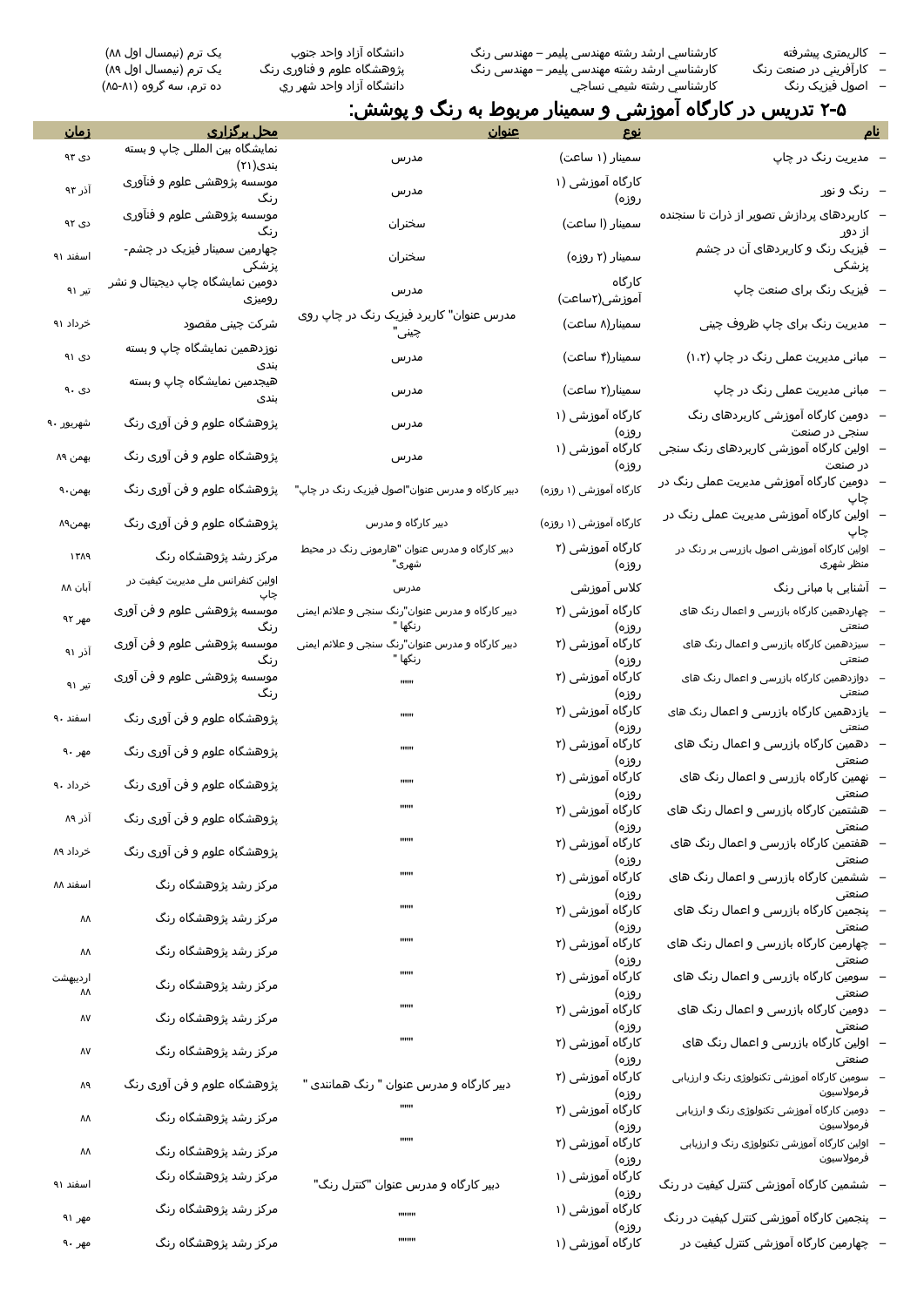| رنگ                                                      | روزه)                       |                                                               |                                                                        |                |
|----------------------------------------------------------|-----------------------------|---------------------------------------------------------------|------------------------------------------------------------------------|----------------|
| سومین کارگاه آموزشی کنترل کیفیت در رنگ                   | کارگاه آموزشی (۱<br>روزه)   | ,,,,,,                                                        | مرکز رشد پژوهشگاه رنگ                                                  | دی ۸۹          |
| -   دومین کارگاه آموزشی کنترل کیفیت در رنگ               | کارگاه آموزشی (۱<br>روزه)   |                                                               | مرکز رشد پژوهشگاه رنگ                                                  | مرداد ۸۹       |
| - اولین کارگاه آموزشی کنترل کیفیت در رنگ                 | کارگاه آموزشی (۱<br>روزه)   | <b>HHH</b>                                                    | پژوهشگاه علوم و فن آوری رنگ                                            | ارديبهشت<br>Λ٩ |
| –   چگونه رنگ ها را تجربه مي کنيم                        | سمینار داخلی                | سخنران                                                        |                                                                        | ٨٨             |
| –   كاربردهاي فيزيك رنگ                                  | سمینار داخلی                | سخنران                                                        | پژوهشگاه علوم و فن آوری رنگ<br>پژوهشگاه علوم و فن آوری رنگ             | ΛΛ             |
| ۔<br>مبانی فیزیک رنگ و رنگ سنجی در صنایع و علوم<br>مختلف | کارگاه آموزشی (۱ روزه)      | مدرس                                                          | پژوهشگاه علوم و فن آوری رنگ                                            | ۱۳۸۸           |
| –   رنگ و رنگ سنجی در منظر شهری                          | سمینار(۱ روزه)              | سخنران                                                        | دانشکده هنر دانشگاه تهران                                              | دی ۸۹          |
| چهارمین کارگاه کنترل کیفیت مواد رنگزای<br>نساجى          | کارگاه آموزشی (۲<br>روزه)   | دبیر کارگاه و مدرس عنوان " مبانی رنگ و رنگ سنجی<br>در نساجی " | مرکز رشد پژوهشگاه رنگ                                                  | آبان ۹۲        |
| سومین کارگاه کنترل کیفیت مواد رنگزای<br>نساجى            | کارگاه آموزشی (۲<br>روزه)   | دبیر کارگاه و مدرس عنوان " مبانی رنگ و رنگ سنجی<br>در نساجی " | مرکز رشد پژوهشگاه رنگ                                                  | دی ۹۰          |
| دومین کارگاه کنترل کیفیت مواد رنگزای<br>نساجى            | کارگاه آموزشی (۲<br>روزه)   | دبیر کارگاه و مدرس عنوان " مبانی رنگ و رنگ سنجی<br>در نساجی " | مرکز رشد پژوهشگاه رنگ                                                  | دی ۸۹          |
| اولین کارگاه کنترل کیفیت مواد رنگزای<br>نساجى            | کارگاه آموزشی (۲<br>روزه)   | دبیر کارگاه و مدرس عنوان " مبانی رنگ و رنگ سنجی<br>در نساجی " | مرکز رشد پژوهشگاه رنگ                                                  | مهر ۸۸         |
| فرآوری نانو مواد مصرفی در رنگ و پوشش                     | کارگاه آموزشی (۱<br>روزه)   | مدرس عنوان" فیزیک رنگ در فرآوری نانو مواد                     | پژوهشگاه علوم و فن آوری رنگ                                            | دی ۸۸          |
| –  تجربه رنگ                                             | سمينار                      | سخنران                                                        |                                                                        | آذر ۸۷         |
| –   چگونه درك و بيان رنگ ها                              | سمينار                      | سخنران                                                        | دانشکده هنر دانشگاه تهران<br>مرکز آموزش عالی علمی کاربردی<br>فرهنگ،هنر | دی ۸۷          |
| نانوفناوري در رنگ، روش ها و کاربردها                     | کارگاه آموزشی (۱<br>روزه)   | مدرس عنوان  " پديده هاي نوري نانو<br>ساختارها"                | پژوهشگاه علوم و فن آوری رنگ                                            | دی ۸۷          |
| – کاربرد های نوین فیزیک رنگ در صنعت                      | کارگاه آموزشی (نیم<br>روزه) | دبیر کارگاه و مدرس                                            | اولين همايش علمي دانشجوييعلوم و<br>فناوري رنگ                          | اسفند٨٧        |
| –   اصول رنگ سنجي                                        | کارگاه آموزشی(نیم<br>روزه)  | مدرس                                                          | EXPO2004 دانشگاه صنعتی<br>امیرکبیر                                     | ۸۴             |
| – آموزش رنگ به جامعه                                     | برنامه راديويي              |                                                               | راديو سلامت ، راديو جوان ،                                             | Λ۴             |
|                                                          |                             |                                                               |                                                                        |                |

# 1-8 تدريس در سایر کارگاههای آموزشی و سمینارها:

| <u>زمان</u>         | <u>محل برگزاری</u>                                   | <u>عنوان</u>                       | <u>نوع</u>                     |                                                                     |  |  |
|---------------------|------------------------------------------------------|------------------------------------|--------------------------------|---------------------------------------------------------------------|--|--|
| بهمن ۹۶             | پنجمین کنفرانس ملی توسعه سرمایه<br>های انسانی        | مدرس                               | کارگاه آموزشی (۱<br>ساعت)      | – نبوغ عملی برای مدیریت منابع انسانی                                |  |  |
| مهر ۹۶              | سازمان بهره وری و سازمان امور<br>استخدامى            | مدرس                               | کارگاه آموزشی (۳<br>ساعت)      | –  راهبردی به نبوغ در خدمت بهره وری سازمانی                         |  |  |
| شهريور ۹۶           | شرکت تولیدی گوهرفام                                  | مدرس                               | کارگاه آموزشی (۶<br>ساعت)      | – نبوغ در تولید و فروش رنگ                                          |  |  |
| شهريور ۹۶           | سازمان بهره وری ملی ایران                            | مدرس                               | کارگاه آموزشی (۳<br>ساعت)      | –   نبوغ و خلق ایده                                                 |  |  |
| دی ۹۳               | مدیریت انفورماتیک بانک آینده                         | مدرس                               | کارگاه آموزشی(۱۲<br>ساعت)      | -  راهبردی به خلاقیت و تریز در خدمت حل مسئله                        |  |  |
| دی ۹۲               | بانک آینده                                           | مدرس                               | کارگاه آموزشی(۴<br>ساعت)       | – نبوغ عملی برای بانکی ها                                           |  |  |
| خرداد ۹۲            | دانشجویان دانشگاه آفاق ارومیه                        | مدرس                               | کارگاه آموزشی(۴<br>ساعت)       | – فرآیند خلق ایده                                                   |  |  |
| آذر ۹۱              | دوازدهمین نمایشگاه بین المللی رنگ و<br>پوشش          | مدرس                               | کارگاه آموزشی(۱<br>ساعت)       | نبوغ عملی در عبور از بحران اقتصادی برای صنعت<br>رنگ                 |  |  |
| مهر ۹۱              | پنجمین جشنواره فنآوری نانو در<br>نمایشگاه بین المللی | مدرس                               | کارگاه آموزشی(۱<br>ساعت)       | – نبوغ عملی برای ورود به دنیای نانو                                 |  |  |
| دی ۹۰               | کسب و کار واحد های نانو مرکز رشد<br>رنگ              | مدرس                               | کارگاه آموزشی(۴<br>ساعت)       | –   خلاقیت و منابع ایده در نانوتکنولوژی                             |  |  |
| ارديبهشت<br>٩.      | جشنواره عینک و اپتیک                                 | مدرس                               | سمينار                         | – عینک ساز نابغه                                                    |  |  |
| $9 - M$             | مركز آموزش اتحاديه صنف سازندگان<br>عینک تهران        | مدرس دوره های بازآموزی<br>(۶ دوره) | کارگاه آموزشی                  | – نبوغ عملی برای عینک سازان                                         |  |  |
| بهمن ۸۹             | پژوهشگاه علوم و فنآوری رنگ                           | مدرس                               | دوره آموزشی ۵۰ ساعته           | – کارآفرینی در صنعت رنگ                                             |  |  |
| دی ۸۷               | دانشکده هنر دانشگاه تهران                            | مدرس                               | کارگاه آموزشی                  | – خلاقيت و نبوغ                                                     |  |  |
| بهمن ۸۸             | نمایشگاه بین المللی مواد غذایی - رشت                 | سخنران                             | کارگاه آموزشی                  | –   چگونه ۱ میلیون ایده در دقیقه برای صنعت مواد<br>غذایی بدست آوریم |  |  |
| ارديبهشت<br>٨V      | دانشکده کارآفرینی دانشگاه تهران                      | مدرس                               | دوره های ۷۲ ساعته<br>كارافرينى | – خلاقيت و روش هاي آن                                               |  |  |
| Λ٣                  | دانشگاه آزاد واحد یادگار امام                        | سخنران                             | سمينار                         | -   روش هاي نوين تفكر در هزاره سوم                                  |  |  |
| ۶ - سوابق راهنمایی: |                                                      |                                    |                                |                                                                     |  |  |
| <u>زما</u>          | <u>نام دانشجو</u>                                    |                                    | تىتر                           | <u>عنوان</u> مقطع                                                   |  |  |
|                     |                                                      |                                    |                                | ۱-۶ پروژه دکتری                                                     |  |  |
|                     |                                                      |                                    |                                |                                                                     |  |  |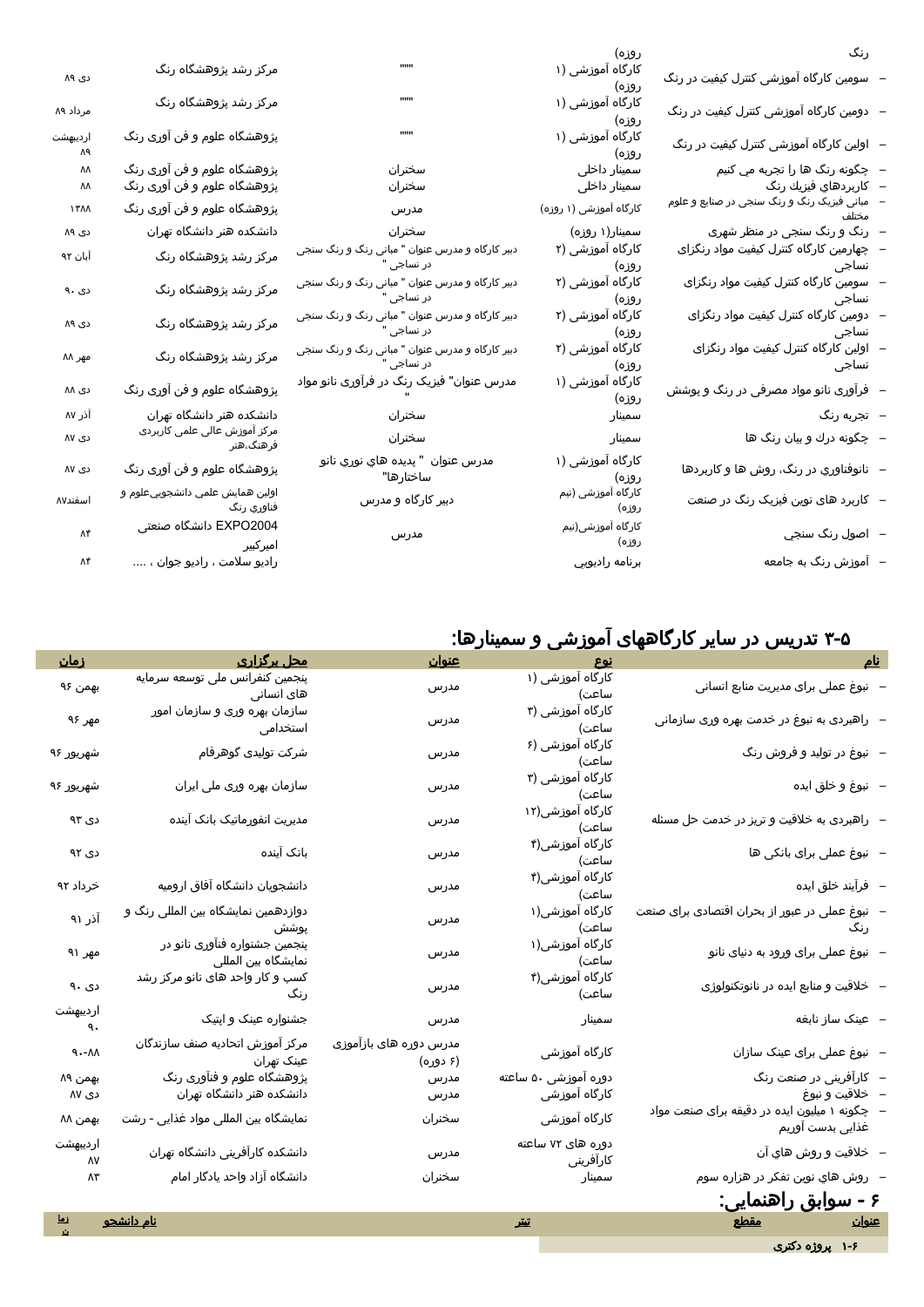| ۹۶       | مهزیار گرجی             | بررسی کارایی معادله کیوبلکا-مانک به منظور رنگ همانندی در سیستم های<br>چاپ                                     | پروژه دکتری مهندسی پلیمر – مهندسی چاپ                                       | استاد راهنمای دوم                  |
|----------|-------------------------|---------------------------------------------------------------------------------------------------------------|-----------------------------------------------------------------------------|------------------------------------|
|          |                         |                                                                                                               |                                                                             | ۶ -۲ پروژه کارشناسی ارشد:          |
| ٩.       | فريناز كهنمويي          | بررسی پیشگویی انعکاس اختلاط جوهرها در پرینتر با استفاده از هوش<br>مصنوعى                                      | ۔<br>مهندسی پلیمر، صنایع رنگ دانشگاه صنعتی<br>امىركبىر                      | استاد راهنمای دوم                  |
| ٩.       | مهرزیار گرجی            | ارزيابي مدل هاي مرسوم براي تبديل اختلاط رنگ افزايشي به كاهشي رنگ در<br>پرينترهاي ديجيتال                      | مهندسی رنگ پژوهشگاه رنگ                                                     | استاد راهنمای اول                  |
| ٩.       | محمد ولی<br>زاده        | هم سنجی سامانه های طبیعی بیان رنگ                                                                             | دانشگاه آزاد واحد جنوب                                                      | استاد راهنما                       |
| ٩.       | فرشاد                   | بررسی کاهش یافتگی صدا با استفاده از پوشش های آکوستیک                                                          | دانشگاه آزاد واحد جنوب                                                      | استاد راهنما                       |
| ٨٩       | صبردوست<br>مهشيد منتظرى | بررسي اطلاعات گونيومتري با استفاده از دوربين ديجيتال                                                          | دانشگاه گیلان                                                               | استاد راهنمای دوم                  |
|          |                         |                                                                                                               |                                                                             | ۳-۶ پروژه کارشناسی:                |
| ۹۶       | بهناز ایران<br>منش      | بررسي چارت رنگ پوست پنتون و دادههای رنگ پوست ايرانيان در فضارنگ<br>*CIEL*a*bو دسته يابي آنها با استفاده ازFCM | مهندسی پلیمر-رنگ دانشگاه صنعتی امیرکبیر                                     | استاد راهنمای دوم                  |
| ٩.       | نادر چاووشی             | انتقال فضای رنگتصاویر به یکدیگر با استفاده از تئوریتجزیهطیفی و تکنیک-                                         | مهندسی پلیمر-رنگ دانشگاه صنعتی امیرکبیر                                     | استاد راهنمای دوم                  |
| Λ٩       | حيدريان-                | اناليزاجزاىاصلى<br>ارزیابی ذرات متالیک در رنگ های خودرویی                                                     | مهندسی پلیمر-رنگ دانشگاه صنعتی امیرکبیر                                     | استاد راهنمای دوم                  |
| ۸۴       | ناصح<br>مهدی فرخی       | بررسي خواص عمق دهنده هاي نوري بر روي پلي استر                                                                 |                                                                             | استاد راهنما                       |
| ۸۴       |                         | بررسي اختلاط رنگها در نساجي                                                                                   | دانشگاه آزاد واحد یادگار امام<br>دانشگاه آزاد واحد یادگار امام              | استاد راهنما                       |
|          |                         |                                                                                                               |                                                                             | ۴-۶ مشاور:                         |
| ٩.       | مريم زنگانه             | اندازه گیری رنگ در کنترل کیفیت عسل                                                                            | پروژه کارشناسي ارشد دانشگاه آزاد واحد                                       | استاد مشاور                        |
|          |                         |                                                                                                               | جنوب                                                                        |                                    |
|          |                         |                                                                                                               |                                                                             | ۰۶ه سمینار:                        |
| Λ٩       | مهرزیار گرجی            | چاپ هاف تن                                                                                                    | کارشناسي ارشد پژوهشگاه علوم و فنآوری<br>رنگ                                 | استاد راهنما سمينار                |
| Λ٩       | محمد ولی<br>زاده        | معرفی مجموعه های انعکاس طیفی                                                                                  | کارشناسي ارشد دانشگاه آزاد واحد جنوب                                        | استاد راهنما سمينار                |
| Λ٩       | فرشاد<br>صبردوست        | جاذب های صوت                                                                                                  | کارشناسي ارشد دانشگاه آزاد واحد جنوب                                        | استاد راهنما سمينار                |
| Λ٩       | معصومه<br>رشیدی         | خاصیت وابازتابشی رنگ های ترافیکی                                                                              | کارشناسي ارشد دانشگاه آزاد واحد جنوب                                        | استاد راهنما سمينار                |
|          |                         |                                                                                                               |                                                                             | ۶-۶ کارآموزی:                      |
|          |                         |                                                                                                               |                                                                             |                                    |
| ۹۱<br>۹. | نرگس حسنی<br>طلعت تقوى  | تهیه یک سری داده مرجع از رنگ های پوست<br>بررسی مشخصات منابع نوری ساخت کشور                                    | کارشناسی رنگ دانشگاه صنعتی امیرکبیر<br>کارشناسی شیمی نساجی آزاد واحد یادگار | سرپرست کارآموزی<br>سرپرست کارآموزی |
| Λ٩       | مریم میر افشار          | رنگرزی گل                                                                                                     | امام<br>کارشناسی شیمی نساجی دانشگاه صنعتی                                   | سرپرست کارآموزی                    |
| Λ٩       | معصومه                  | رنگرزی ABS                                                                                                    | امىركبىر<br>كارشناسى پليمر آزاد واحد علوم تحقيقات                           | سرپرست کارآموزی                    |
|          | کاویانی                 |                                                                                                               |                                                                             |                                    |
| ۸۸       | نينا محقق               | تهیه محتوای آموزشی رنگ سنجی پیشرفته                                                                           | کارشناسی شیمی دانشگاه آزاد                                                  | سرپرست کارآموزی                    |
| ۸۸       | نيلوفر كاظم<br>ارگي     | مدیریت رنگ                                                                                                    | کارشناسی رنگ دانشگاه صنعتی امیرکبیر                                         | سرپرست کارآموزی                    |
| ٨٧       | محمدحسين-<br>صدقي       | تهيه دستورالعمل هاي نقاشي ساختمان                                                                             | کاردانی مهرکام پارس                                                         | سرپرست کارآموزی                    |
| ٨٧       | سيد سيهر                | طراحي و راه اندازي وب سايت بخش فيزيك رنگ                                                                      | کاردانی مهرکام پارس                                                         | سرپرست کارآموزی                    |
| ٨٧       | معيني<br>فراز گریست     | تهیه پایگاه داده صنعت رنگ کشور                                                                                | کاردانی مهرکام پارس                                                         | سرپرست کارآموزی                    |

#### -1 سوابق داوری:

- داوری آزمون جامع دکتری )1 نفر( برای موسسه پژوهشی علوم و فنآوری رنگ
- داوری پایان نامه در مقطع کارشناسی ارشد (۱ پایان نامه) برای دانشکده پلیمر-رنگ دانشگاه صنعتی امیرکبیر
- داوری پایان نامه در مقطع کارشناسی ارشد )5 پایان نامه( برای دانشکده نساجی دانشگاه صنعتی امیرکبیر
	- داوری مقاله ISI برای مجله Review Sensor(ا مقاله(
	- داوری مقاله ISI برای مجلهTechnology Coloration(2 مقاله(
	- داوري مقاله علمي پژوهشی براي نشريه علمی پژوهشی علوم و فناوري رنگ )1 مقاله(
		- داوری مقاله علمی ترویجی برای نشریه دنیای رنگ)11مقاله(
	- داوري مقاله علمي پژوهشی براي نشريه علمی پژوهشی شيمي و مهندسي شيمي ايران)1مقاله(
		- داوري مقاله علمي براي کنفرانس فرش )2 مقاله(
		- داوري مقاله علمي براي کنفرانس2011ICCC( 1مقاله(, 2017ICCC( 1 مقاله(
		- داوري مقاله علمي براي اولین همایش دانشجویی علوم و فن آوری رنگ )111 مقاله(، 1151
			- داوري اختراع براي پژوهشگاه علوم و فن آوری رنگ)1 اختراع(
			- داوری طرح پژوهشی برای صندوق حمایت از پژوهشگران) 1 طرح(

## -5 کتاب:

- <u>کیوان انصاری</u>، علیرضا محمودی نهاوندی، "مدیریت رنگ در نمایشگرها"، تدوین و ترجمه، ۱۲۹۱صفحه، انتشارات نقش بیان، ۱۳۹۱.
- بازنگری فصل سوم" دیدار علمی رنگ)علم، هنر و فن ایجاد رنگ(" از کتاب "اصول سنجش از دور نوین" نوشته دکتر سید کاظم علوی پناه ، موسسه انتشارات دانشگاه تهران، 1155
	- كتاب "اولين همايش علمي دانشجويي علوم و فناوري رنگ"، تدوین، 1151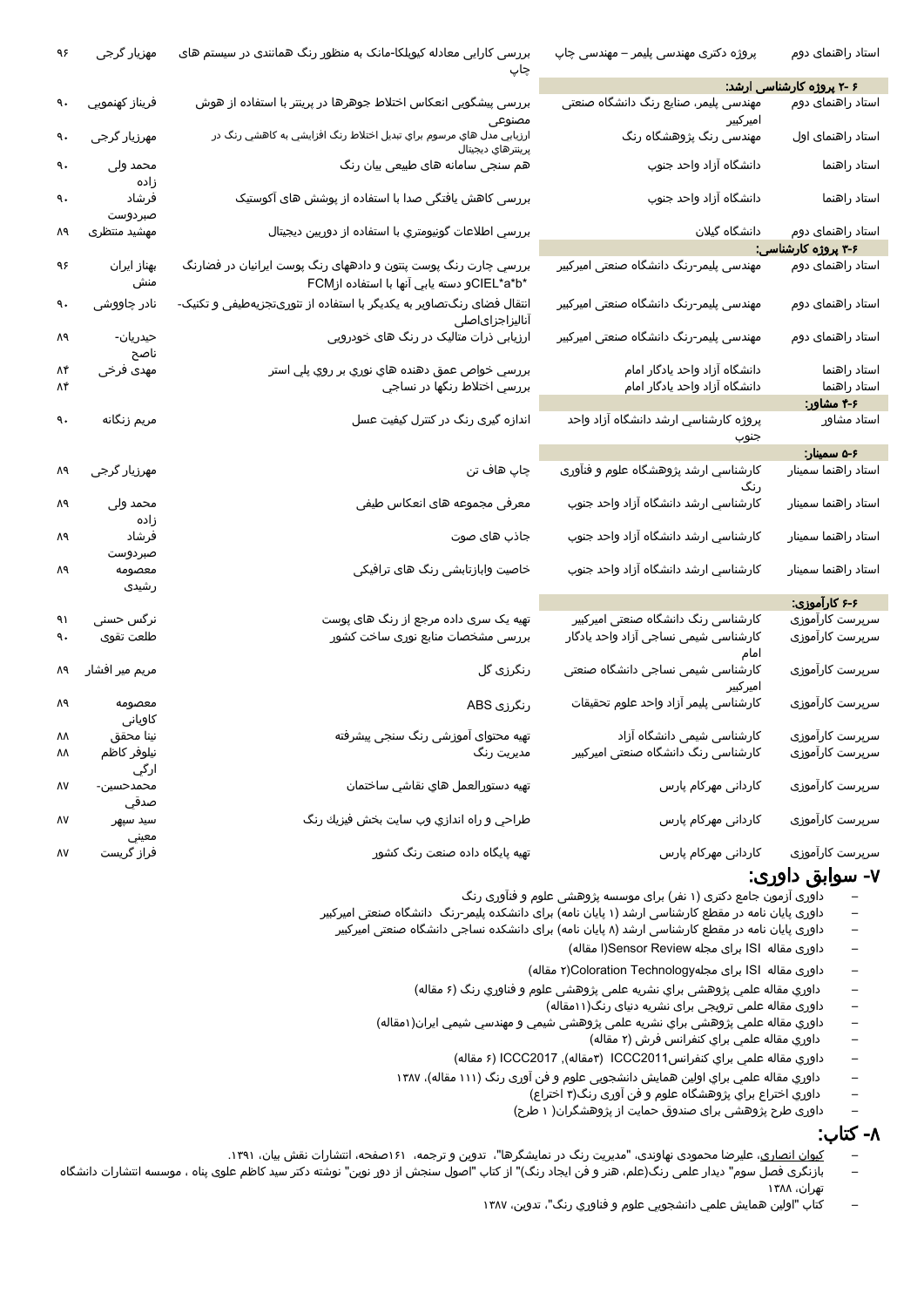### -2 اختراع:

- -<br><u>کیوان انصاری</u>، محمد عرفان بهرامی، مسعود هنرور، " سامانه تعیین خصوصیات ظاهری انواع شکر "، شماره اختراع: ۹۹۷۱۷، سازمان شب اسناد و املاک کشور، تاریخ ثبت: ۱۳۹۸/۰۸/۲۵
	- -2 احسان امینی، آرش عزیزی، کیوان انصاری، "تراز کننده زبان جهت تصویر برداری رنگی"، شماره اختراع: ،51113 سازمان ثبت اسناد و امالک کشور، تاریخ ثبت:  $1797.7/10$
	- ۳- سیده مریم مدنی، منوچهر خراسانی، <u>کیوان انصاری</u>؛ حبیب علیزاده، "مولتی کالر ترک"، شماره اختراع: ۱۳۳۵، سازمان ثبت اسناد و املاک کشور، تاریخ ثبت:  $1797/9/15$
- ۴- کی<u>وان انصاری</u>، " ارزیابی آزمون مقاومت در برابر سنگریزه(چیپینگ ) با استفاده از اسکنر"، شماره اختراع: ۷۳۰۶۸، سازمان ثبت اسناد و املاک کشور، تاریخ ثبت:  $179.11.7$ 
	- ۵- ک<u>یوان انصاری</u>، " ارزیابی آزمون چسبندگی کراس کات با استفاده از اسکنر"، شماره اختراع: ۷۳۰۶۹، سازمان ثبت اسناد و املاک کشور، تاریخ ثبت: ۱۳۹۰/۱۰/۴

| $\mathbf{r}$                        | سوببق پررسي مسي .                                                                                                             |         |                                |                                  |
|-------------------------------------|-------------------------------------------------------------------------------------------------------------------------------|---------|--------------------------------|----------------------------------|
|                                     | موضود                                                                                                                         | مسئوليت | <u>محل</u>                     | <u>زمان</u>                      |
| <mark>عنوان</mark><br>فرارداد صنعتی | دانش فنی انتقال فضای رنگی یک تصویر هنری بر روی تصویر مقصد با استفاده از روش PCA                                               | مجرى    | پژوهشگاه علوم و فن<br>آوری رنگ | ٩V                               |
| طرح پسا دکتری                       | تعیین مختصات فیلترهای گوسی برای سنسورهای  CMOS به منظور تشخیص چهره در منطقه                                                   | محقق    | آزمایشگاه LE2I دانشگاه         | ٩۵                               |
|                                     | مادون قرمز نزدیک                                                                                                              |         | بورگاندی فرانسه                |                                  |
| طرح پسا دکتری                       | تعیین مختصات فیلترهای گوسی برای سنسورهای  CMOS به منظور بازسازی داده های طیفی در                                              | محقق    | آزمایشگاه LE2I دانشگاه         | ٩۵                               |
|                                     | ناحیه مرئی                                                                                                                    |         | بورگاندی فرانسه                |                                  |
| طرح مطالعاتى<br>داخلی               | ارائه یک تکنیک جدید محاسباتی جهت تعیین مشخصه های رنگی (مستقل از دستگاه) یک پویشگر                                             | مجرى    | پژوهشگاه علوم و فن<br>اوری رنگ | ٩.                               |
| طرح مطالعاتى<br>داخلی               | انتقال فضای رنگی بین تصاویر با روش همانندی هیستوگرام                                                                          | همكار   | پژوهشگاه علوم و فن<br>اوری رنگ | $9 - A9$                         |
| طرح مطالعاتى<br>داخلی               | استفاده از تکنيك پردازش تصاوير ديجيتال در اندازه گيري چسبندگي روکش هاي سطح به روش کراس کات و<br>آزمون مقاومت در برابر سنگریزه | مجرى    | پژوهشگاه علوم و فن<br>اوری رنگ | $\rho$<br><br>A – $\cdot$ $\rho$ |
| طرح مطالعاتى<br>داخلی               | بازسازي سياه متاماريك از مختصات رنگ با استفاده از شبكه عصبي و تئوري تجزيه طيفى                                                | مجرى    | پژوهشگاه علوم و فن<br>اوری رنگ | ۸۸-۸۸                            |
| طرح مطالعاتى<br>داخلی               | ساخت صفحه نمايشگر                                                                                                             | مجرى    | پژوهشگاه علوم و فن<br>آوری رنگ | ۸۸-۸۸                            |
| قرارداد صنعتى                       | طرح انتخاب رنگ متالیک بر روی کامپوزیت های آلومینیومی با رنگ PVDF                                                              | مجرى    | پژوهشگاه علوم و فن<br>اوری رنگ | ۹۱                               |
| قرارداد صنعتى                       | راه اندازی کالیبراسیون یک دستگاه اسپکتروفتومتر با نام تجاری BYK                                                               | مجرى    | پژوهشگاه علوم و فن<br>اوری رنگ | ۹۱                               |
| قرارداد صنعتى                       | تعیین برخی مشخصات فنی رنگ ترافیک گرم و گلاسبید                                                                                | مجرى    | پژوهشگاه علوم و فن<br>اوری رنگ | ۹۱                               |
| قرارداد صنعتى                       | تعیین مشخصات فنی دو نوع سیلر جاذب صدا (شرکت پرستو کمان)                                                                       | مجرى    | پژوهشگاه علوم و فن<br>اوری رنگ | ٩.                               |
| قرارداد صنعتى                       | انتقال دانش فنی رنگ (شرکت شیمی غرب آسو)                                                                                       | مجرى    | پژوهشگاه علوم و فن<br>آوری رنگ | ٩.                               |
| قرارداد صنعتى                       | رنگرزی و تعیین مشخصات رنگ ۳۳ ماده رنگزا بر روی پارچه تریکو (شرکت رنگیران)                                                     | مجرى    | پژوهشگاه علوم و فن<br>اوری رنگ | Λ٩                               |
| قرارداد صنعتى                       | تحقیق در جهت حل مشگل ایجاد گاز در تیوپ های پر شده (شرکت آتی مهر)                                                              | مجرى    | پژوهشگاه علوم و فن<br>آوری رنگ | Λ٩                               |

#### -13 سوابق پژوهشي علمي :

#### -11 تهیه دانش فنی :

- دانش فنی ساخت رنگ موقت با خاصیت ارتجاعی، .1123
	- دانش فنی ساخت فوم خاک، .1123
- دانش فنی ساخت مواد بازدارنده Rust Flash در سیستم های وت بالست، .1152
- دانش فنی ساخت سیستم حالل مخصوص برای زدایش سطوح چاپی روی پروپیلن، ،1112
	- تهیه نرم افزار تبدیل Lab به رنگ متناظر جامد رنگ مانسل، .1151
		- تهیه بانک اطلاعات مدیریت رنگ در چاپ دیجیتال، ۱۳۸۷.
		- تهیه نرم افزار 2833 فرموالسیون رنگ و جوهرهای چاپ، .1123

## -12 سوابق کاری :

| موضوع                            | مسئوليت             | محل                                                                | <u>زمان</u>      |
|----------------------------------|---------------------|--------------------------------------------------------------------|------------------|
| – گروه پژوهشی نمایش رنگ و پردازش | هیئت علمی           | موسسه پژوهشی علوم و فن آوری رنگ                                    | ۸۶- اکنون        |
| تصوير                            |                     |                                                                    |                  |
| –   ازمایشگاه نمایش رنگ          | مدیر آزمایشگاه      | موسسه پژوهشی  علوم و فن آوری رنگ                                   | $97 - 9.$        |
| –   مهندسی تحقیقات               | مدير بخش            | شركت توسعه مهندسى پايار                                            | ۸۴-۸۳            |
| –  راه اندازی شهرک صنعتی         | قائم مقام مدير عامل | شرکت توسعه و عمران میانه                                           | Λ٣               |
| – دايره خدمات مهندسي پس از فروش  | مدير                | گروه صنعتي ديزل ساز- آب نور در زمينه سيستمهاي پوشش پودري           | $\Lambda$ - - VV |
| –   ارائه دهنده سيستم هاي پوشش و | مشاوره فنی          | کارخانجات لوله و ماشین سازي ایران ،  سازمان آب شرب منطقه آزاد قشم، | <b>AQ-VV</b>     |
| ر ئگ                             |                     | شرکت وزین صنعت ،                                                   |                  |
| – بهره برداري از صنايع           | كارشناس ارشد        | اداره صنايع منطقه آزاد قشم                                         | VV-VQ            |
| – گروه رنگ و رزین و پتروشیمي     | بازرس ارشد          | سازمان بازرسي و نظارت كالا                                         | <b>VQ-VÝ</b>     |
|                                  |                     |                                                                    |                  |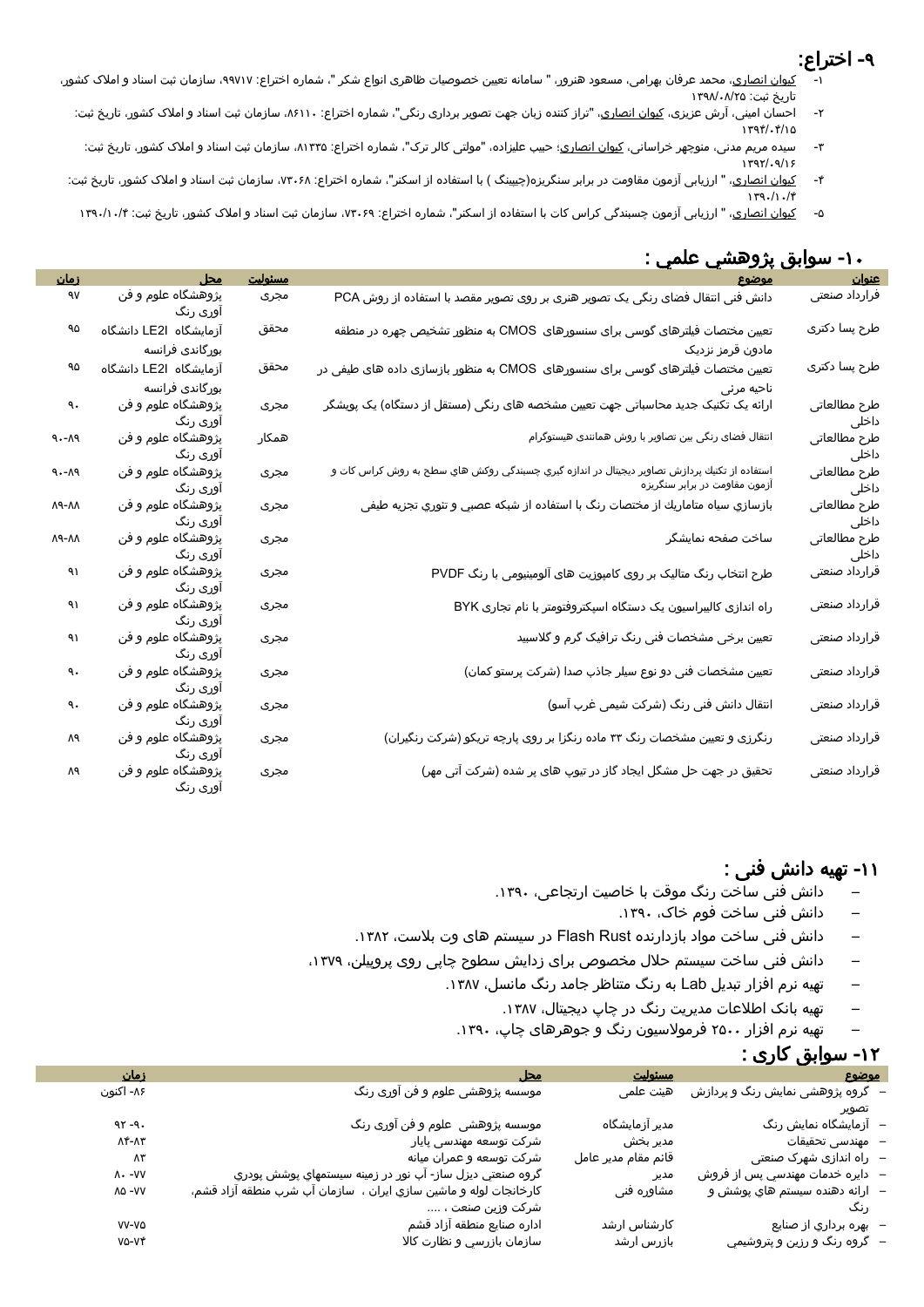– آزمايشگاه هاي كنترل كيفيت رنگ مسئول و يا کار شركت رنگسازي طيف ايران ، شركت رنگسازي خوش ، ..... 13 - 11

– کار در شرکت هاي فام سازان (تجهيزات رنگ) ، شرکت سرورنگ (رنگهاي صنعتي) ، شرکت سمن (طرح تحقيقات ساخت پنتا اريتريول) ، شرکت لدورا ( ساخت پوليش هاي صنعتي) ، ...

### -11 سوابق فعاليت در امور اجرائي :

| <u>زمان</u>       | <u> محل</u>                                 | مسئوليت           | <u>موضوع</u>                                                              |
|-------------------|---------------------------------------------|-------------------|---------------------------------------------------------------------------|
| مهر ۹۳            | دانشگاه صنعتی امیرکبیر                      | عضو كميته         | – دومین مسابقه ملی رنگ همانندی                                            |
|                   |                                             | علمی              |                                                                           |
| اردیبهشت ۹۲       | مرکز رشد پژوهشگاه رنگ                       | دبیر کارگاہ       | -   کارگاه آموزشی " مدیریت فرمولاسیون و ساخت رنگ مولتی کالر"              |
| تیر ۹۲            | شرکت نقش و نگار                             | دبیر کارگاه       | ·   سومین کارگاه آموزشی " مدیریت در اجرای رنگ دکوراتیو دارای<br>بافتار"،  |
| خرداد ۹۲          | مرکز رشد پژوهشگاه رنگ                       | دبیر کارگاه       | دومین کارگاه آموزشی " مدیریت در اجرای رنگ دکوراتیو دارای<br>بافتار"،      |
| اردیبهشت ۹۲       | مرکز رشد پژوهشگاه رنگ                       | دبیر کارگاہ       | بافتار"،                                                                  |
| اسفند ۹۱          | مرکز رشد پژوهشگاه رنگ                       | دبیر کارگاہ       | سومین کارگاه آموزشی مواد افزودنی در رنگ و پوشش ها                         |
| مهر ۹۱            | مرکز رشد پژوهشگاه رنگ                       | دبیر کارگاہ       | دومین کارگاه آموزشی مواد افزودنی در رنگ و پوشش ها                         |
| مهر ۹۰            | مرکز رشد پژوهشگاه رنگ                       | دبیر کارگاہ       | ۰   اولین کارگاه آموزشی مواد افزودنی در رنگ و پوشش ها                     |
| خرداد ۹۱          | مرکز رشد پژوهشگاه رنگ                       | دبیر کارگاه       | –   اصول تکنولوژی و ارزیابی رزین های صنعتی                                |
| مهر ۹۰            | مرکز رشد پژوهشگاه رنگ                       | دبیر کارگاه       | –   اولین کارگاه تولید رنگهای آلکیدی هوا خشک (ساختمانی –<br>صنعتى)        |
| بهمن ۸۹           | پژوهشگاه علوم و فن آوری رنگ                 | دبیر کارگاہ       | – کارآفرینی در صنعت رنگ (دوره آموزشی ۵۰ ساعته)                            |
| ۱۳۸۸              | پژوهشگاه علوم و فن آوری رنگ                 | عضو كميته<br>علمی | – کنفرانس بین المللی رنگ ICCC ۲۰۰۹                                        |
| ۱۳۸۸              | پژوهشگاه علوم و فن آوری رنگ                 | عضو كميته<br>علمی | -   سومین کنگره بین المللی رنگ و پوشش                                     |
| ۱۳۸۸              | پژوهشگاه علوم و فن آوری رنگ                 | عضو كميته<br>علمي | -   دومین همایش بین المللی پوشش های خودرویی                               |
| ۱۳۸۸              | پژوهشگاه علوم و فن آوری رنگ                 | عضو كميته<br>علمی | -   هسته نمایشگر پژوهشگاه علوم و فن آوری رنگ                              |
| بهمن ۸۷           | نمایشگاه رسانه های دیجیتال در مصلی تهران    | مديريت غرفه       | –   غرفه گروه پژوهشي نمايش رنگ وپردازش تصوير                              |
| ٨٧                | نمايشگاه نانو فناوري در سالن حجاب           | مسئول غرفه        | –   غرفه پژوهشکده صنایع رنگ                                               |
| ۸۸                | نمایشگاه نانو فناوري در دانشگاه تربیت مدرس  | مسئول غرفه        | –   غرفه پژوهشکده صنایع رنگ                                               |
| ۸۸                | نمايشگاه بين المللي رنگ، تهران              | مسئول غرفه        | –   غرفه پژوهشکده صنایع رنگ                                               |
| بهمن ۸۷           | پژوهشگاه علوم و فن آوری رنگ                 | كميته علمى        | –   کارگاه آموزشی "کاربردهای رنگ سنجی در صنعت"                            |
| نیم روزه اسفند ۸۷ | اولين همايش علمي دانشجويي علوم و فناوري رنگ | دبیر کارگاہ       | –   کارگاه آموزشي" پوشش هاي PVC خودروئي"                                  |
| نیم روزه اسفند ۸۷ | اولين همايش علمي دانشجويي علوم و فناوري رنگ | دبیر کارگاہ       | –   کارگاه آموزشي" نانو رنگدانه ها : روش های ساخت ، خواص و<br>کاربرد ها"  |
| نیم روزه اسفند ۸۷ | اولين همايش علمي دانشجويي علوم و فناوري رنگ | دبیر کارگاہ       | –   كارگاه آموزشي" رنگرزي صنعتي الياف پروتئيني با مواد رنگزاي<br>طبيعي    |
| سال ۸۷            | پژوهشگاه علوم و فن آوری رنگ                 | دبیر همایش        | اولين همايش علمي دانشجويي علوم و فناوري رنگ و راهبرد امور<br>ستادي مربوطه |
| سال ۸۷            | اولين همايش علمي دانشجويي علوم و فناوري رنگ | مسئول علمي        | مسابقه مقاله نويسي و پايان نامه برتر                                      |
| سال ۸۷            | اولين همايش علمي دانشجويي علوم و فناوري رنگ | مدير مسئول        | انتخاب نواوري برتر در صنعت رنگ کشور                                       |
| ٨٧                | کمیته ملی ۲۳۷ استاندارد ملي ایران           | عضو کارگروہ       | تدوين استاندارد ملي طيف سنجى نورى                                         |

#### 13 - عضويت در انجمن های علمی :

- عضو پیوسته انجمن ماشین بینایی و پردازش تصویر ایران (۹۰- تاکنون)<br>– عضو پیوسته انجمن بین المللی بازشناسی الگو (۹۰- تاکنون)
	- عضو پيوسته انجمن بين المللی بازشناسی الگو (٩٠- تاکنون)
- عضو هيئت مديره و مدير گروه آمار و اطالعات انجمن علمي رنگ ايران و عضو پیوسته آن، )-53 کنون(
	- عضویت در هسته نمایشگر پژوهشگاه علوم و فنآوری رنگ، (سال۸۷-۸۸)
		- عضو انجمن فارغ التحصیلات دانشگاه صنعتی امیرکبیر، (۸۴- تا کنون)
	- بازرس اسبق گروه پليمر- رنگ انجمن فارغ التحصيالن دانشگاه صنعتي اميركبير)سال 58-53(

### 18 - دوره هاي گذرانده شده:

| <u>زمان</u> | <u>محل برگزاری</u>                | <u>مدت</u> |             | موضوع                             | <u>مدرک</u> |
|-------------|-----------------------------------|------------|-------------|-----------------------------------|-------------|
| خرداد ۹۳    | موسسه پژوهشی علوم و فناوری رنگ    | ۱۶ ساعت    | دوره آموزشی | نرم افزار Latex                   | – گواهینامه |
| دی ۹۲       | موسسه پژوهشی علوم و فناوری رنگ    | ۱۶ ساعت    | دوره آموزشی | اخلاق حرفه ای                     | – گواهینامه |
| اسفند ۹۲    | مرکز کارآفرینی دانشگاه صنعتی شریف | ۲۴ ساعت    | کارگاہ      | تفکر طراحی در نوآوری(مونا طاهری)  | – گواهینامه |
|             |                                   |            | اموزشى      |                                   |             |
| بهمن ۹۱     | مرکز کارآفرینی دانشگاه صنعتی شریف | ۸ ساعت     | دوره اموزشی | خلاقیت و نوآوری(دکتر فیض بخش)     | – گواهینامه |
| پاییز ۹۱    |                                   | ۲۴ ساعت    | دوره آموزشی | متاریاضیات(دکتر مسعود ناصری)      | $ -$        |
| آذر ۹۱      | مرکز کارآفرینی دانشگاه صنعتی شریف | ۸ ساعت     | دوره آموزشی | اصول و فنون مذاکره(دکتر مسعود     | – گواهینامه |
|             |                                   |            |             | حیدری)                            |             |
| شهريور ۹۱   | مرکز کارآفرینی دانشگاه صنعتی شریف | ۱۶ ساعت    | کارگاہ      | تريز پيشرفته                      | – گواهینامه |
|             |                                   |            | اموزشى      |                                   |             |
| مرداد ۹۱    | ۱۶ ساعت متلب سایت                 |            | دوره اموزشی | منطق، محاسبات و سیستم های فازی در | – گواهینامه |
|             |                                   |            |             | متلب                              |             |

 $\Lambda$ Y-V $\cdot$